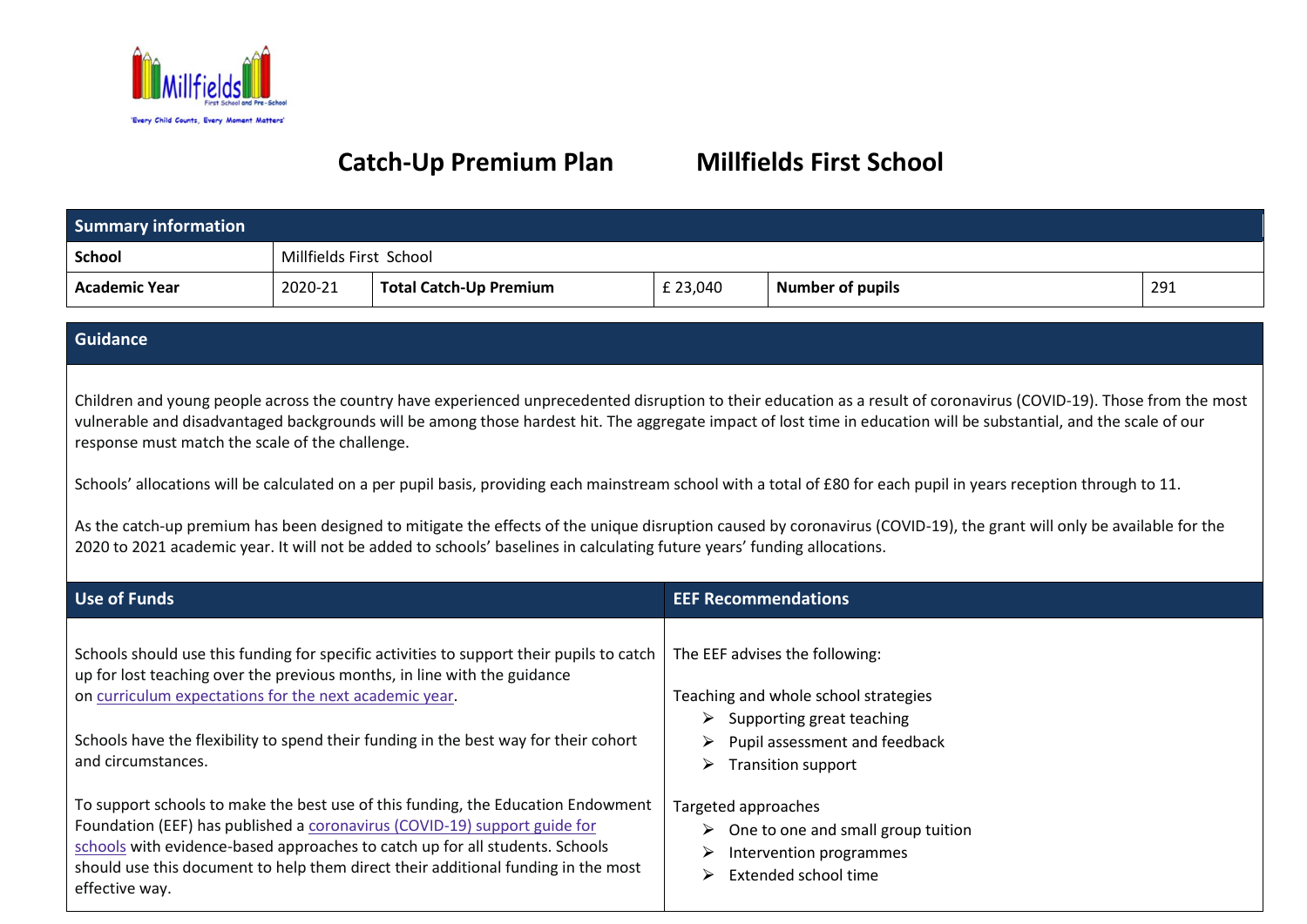| Wider strategies                              |
|-----------------------------------------------|
| $\triangleright$ Supporting parent and carers |
| Access to technology<br>➤                     |
| Summer support<br>↘                           |

|                | <b>Identified impact of lockdown</b>                                                                                                                                                                                                                                                                                                                                                                                        |
|----------------|-----------------------------------------------------------------------------------------------------------------------------------------------------------------------------------------------------------------------------------------------------------------------------------------------------------------------------------------------------------------------------------------------------------------------------|
| <b>Maths</b>   | Specific content has been missed, leading to gaps in learning and stalled sequencing of journeys. Children still have an appetite for maths and lockdown has<br>not affected their attitudes however they are quite simply, 'behind'.<br>Recall of basic skills has suffered - children are not able to recall addition facts, times tables and have forgotten once taught calculation strategies.                          |
| <b>Writing</b> | Children have lost essential writing skills. SPAG specific knowledge has suffered, leading to lack of fluency in writing. Those who have maintained writing<br>throughout lockdown are less affected, however those who evidently didn't write much have had to work additionally hard on writing stamina and<br>improving their motivation due to the lack of fluency in their ability to write. Handwriting has suffered. |
| <b>Reading</b> | During lockdown reading was more accessible for some families and required less teacher input than other subjects. However, children are less fluent in<br>their reading and the gap between those children who read widely and those children who did not is visible. The bottom 20% of readers have been<br>disproportionately affected.                                                                                  |
| Non-core       | There are now significant gaps in knowledge - whole units of work have not been taught meaning that children are less able to access pre-requisite<br>knowledge when learning something new and they are less likely to make connections between concepts and themes throughout the curriculum. Children<br>have also missed out on the curriculum experiences e.g. trips, visitors and powerful curriculum moments.        |
| <b>SEMH</b>    | Some parents are anxious about their children coming to school because of the virus- this has had the impact of heightening some of the children's own<br>anxiety.                                                                                                                                                                                                                                                          |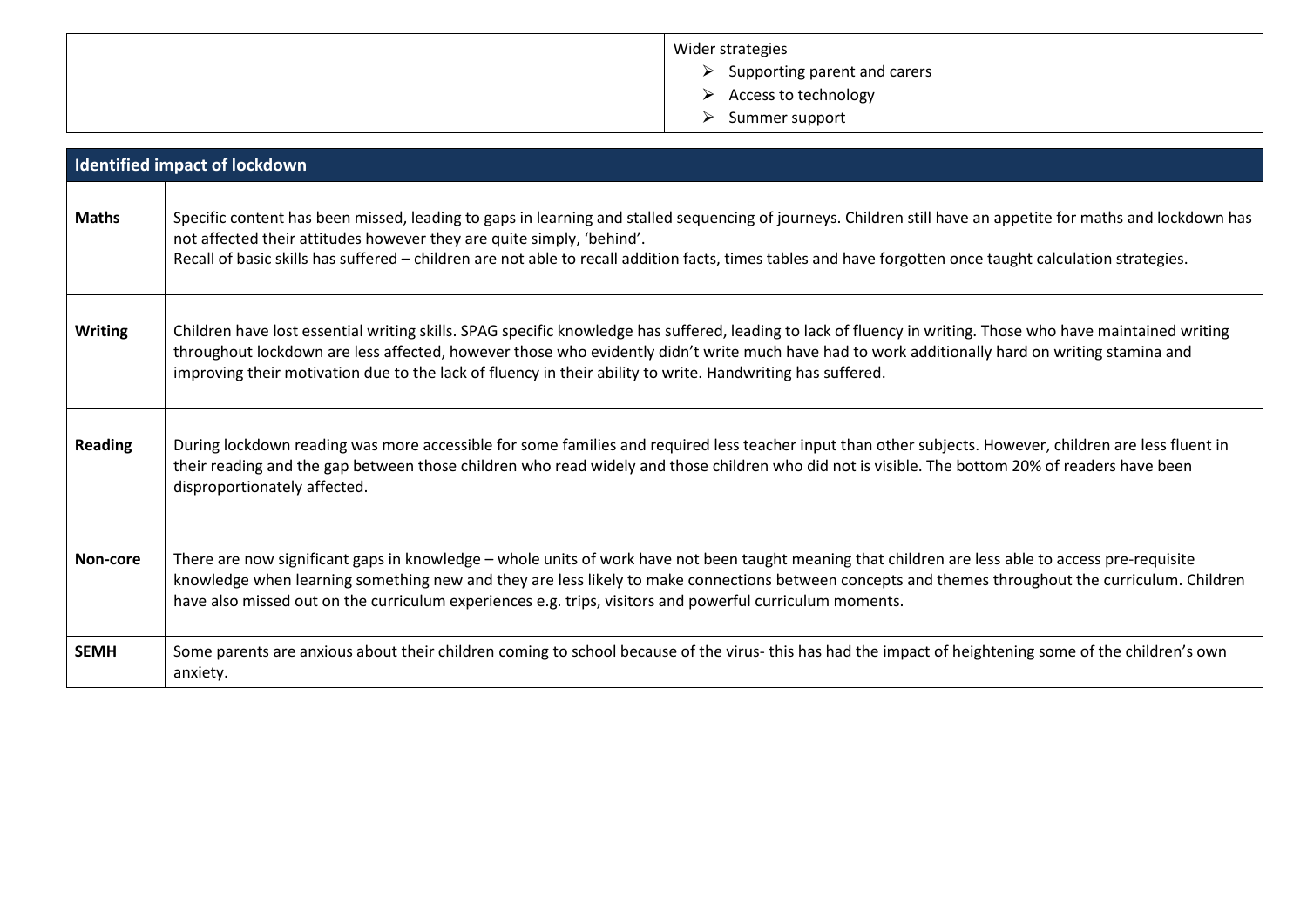**Planned expenditure -** The headings below are grouped into the categories outlined in the Education Endowment Foundation's coronavirus support guide for schools)

| i. Teaching and whole-school strategies                                                                                                                                                                         |                                                                                                                                                                                              |                                                                                                                                                                                                                                                                                                                                                                                                                                                                            |                   |                        |
|-----------------------------------------------------------------------------------------------------------------------------------------------------------------------------------------------------------------|----------------------------------------------------------------------------------------------------------------------------------------------------------------------------------------------|----------------------------------------------------------------------------------------------------------------------------------------------------------------------------------------------------------------------------------------------------------------------------------------------------------------------------------------------------------------------------------------------------------------------------------------------------------------------------|-------------------|------------------------|
| <b>Desired outcome</b>                                                                                                                                                                                          | Chosen approach and anticipated cost                                                                                                                                                         | Impact (once reviewed)                                                                                                                                                                                                                                                                                                                                                                                                                                                     | <b>Staff lead</b> | <b>Review</b><br>date? |
| Supporting teaching:<br>Subjects will be planned with increasing detail and<br>consideration for how pre-requisite knowledge will be<br>taught alongside new learning so that knowledge gaps<br>can be reduced. | Additional time for teachers to research and plan<br>subjects. Release time and additional cover will be<br>required to facilitate the additional PPA.<br>(E1000)                            | Subjects were planned in detail-<br>children knew what they were<br>learning and why and how this<br>knowledge built on prior learning.<br>Teachers analysed what the<br>children had not been taught as<br>well as they would have been due<br>to the summer lockdown and<br>subsequent Spring lockdown and<br>informed the next year's class<br>teacher therefore any remaining<br>gaps could be plugged. Their<br>planning continues to compensate<br>for lessons lost. | LM<br>КK          |                        |
| Gaps in children's phonics will be closed.                                                                                                                                                                      | Purchase of additional phonics based reading books as<br>more children continue to require decodable books than<br>in previous years. Purchase additional books for<br>EYFS/KS1 initially.   | These have been bought and used.                                                                                                                                                                                                                                                                                                                                                                                                                                           | LM                |                        |
| Staff meetings, parent meetings and remote high quality<br>work can be set for children even if teacher has to<br>isolate through use of Teams                                                                  | (E660)<br>Whole staff "Teams" training<br>(E150)                                                                                                                                             | Teams has been used extensively<br>with good take up and impact for<br>parents' meetings, parent<br>information sessions, for teaching<br>during school closure in the Spring<br>term and for when teachers/<br>children have had to isolate.<br>Monitoring showed that lessons<br>were of good quality and well<br>attended.                                                                                                                                              | LM                |                        |
| Children make improved progress in core subjects                                                                                                                                                                | Teacher employed for 2 terms to offer smaller class sizes<br>in core subjects. EEF say that reducing class sizes to 20 can<br>result in 3 months additional progress on average<br>(E10,000) | Smaller class sizes meant that<br>more Y2 children were able to<br>reach age expectations by the end<br>of the year.                                                                                                                                                                                                                                                                                                                                                       |                   |                        |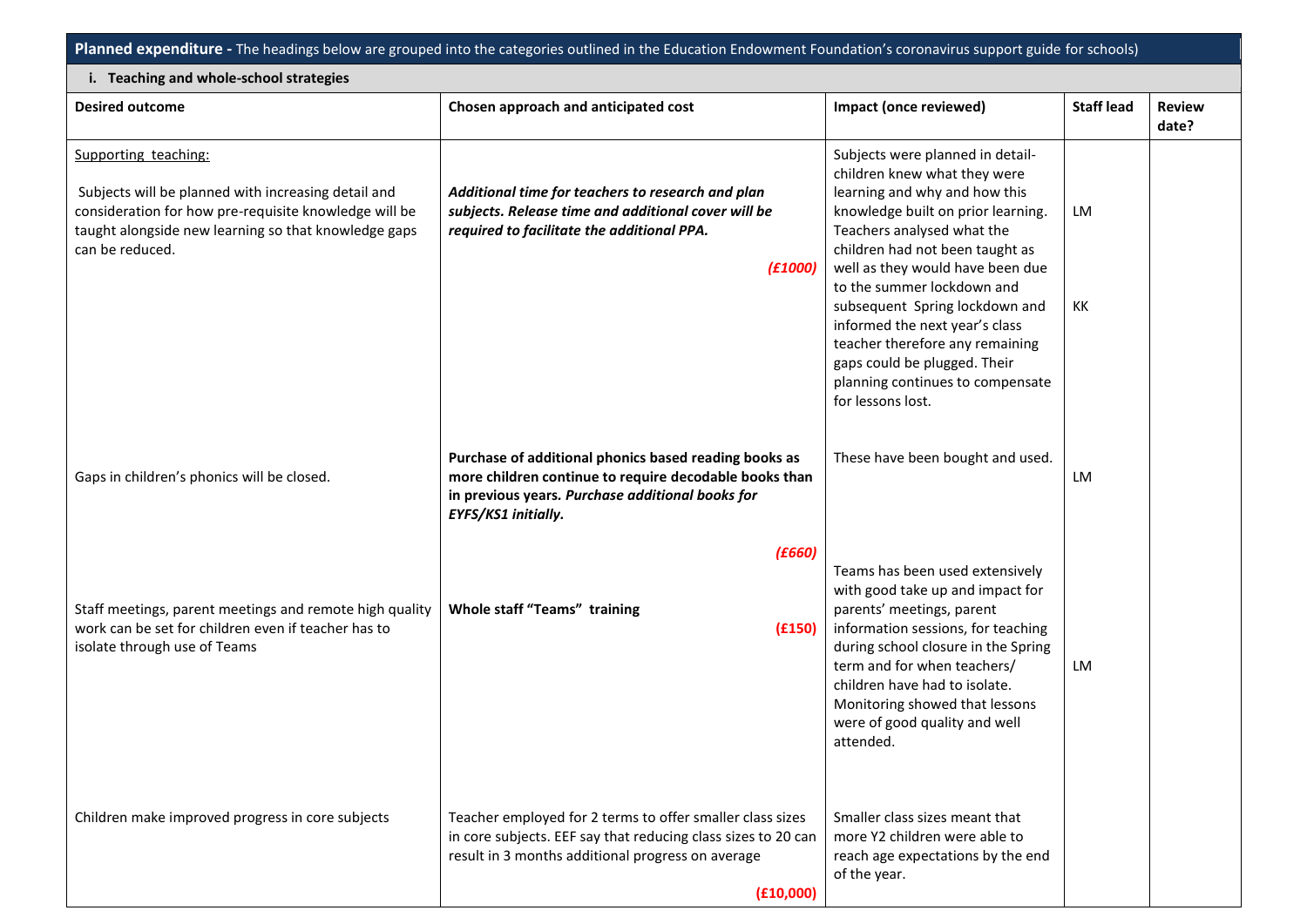| Phonics assessment<br>Teachers have a very clear understanding of what gaps<br>in phonics remain and use this to inform teaching.                                                                                                            | <b>Purchase and use Phonics Assessment Tracker</b><br>(E200)                                                                                                                                                                                                                                      | Gaps have been identified and<br>children targeted by intervention.<br>These had a positive impact.                                                                                                                                                                                                                                                                                                                                                                                         | KK        |        |
|----------------------------------------------------------------------------------------------------------------------------------------------------------------------------------------------------------------------------------------------|---------------------------------------------------------------------------------------------------------------------------------------------------------------------------------------------------------------------------------------------------------------------------------------------------|---------------------------------------------------------------------------------------------------------------------------------------------------------------------------------------------------------------------------------------------------------------------------------------------------------------------------------------------------------------------------------------------------------------------------------------------------------------------------------------------|-----------|--------|
| <b>Transition support</b><br>Children who are joining school from different settings<br>or who are beginning their schooling with Millfields<br>have an opportunity to become familiar and confident<br>with the setting before they arrive. | A virtual tour of Millfields First School is arranged and<br>shared with all new-starters. Teachers have a virtual<br>meeting with their new starter so that the child is<br>confident in joining Millfields. Stories and videos were<br>made by teachers to welcome their new classes.<br>(E200) | The virtual tour has been available for<br>all children starting since September<br>2020. New children had virtual<br>meetings with their teachers to help<br>settle them for the September 2020<br>start and for in-year transfer children<br>during 2020-2021. Children settled<br>very well in reception and pre-school<br>and also those who transferred mid-<br>year.                                                                                                                  | <b>LM</b> |        |
| <b>SEMH</b> support<br>Children are happy to talk to staff about anxiety and<br>worries; staff are equipped to deal with this and support<br>children                                                                                        | Purchase of "You're a Star" and "Don't Worry, Be<br>Happy" for all classes Y1 and above to support mental<br>well-being<br>Teacher released to go on Mental Health Training and to<br>subsequently train staff<br>(E500)                                                                          | The books purchased have been used<br>successfully for whole class and<br>individual work. Some books have<br>been sent home with certain children<br>who have been struggling with anxiety<br>to be worked on with their parents.<br>We have had good parental feedback<br>from this. 1-1 bespoke personal<br>support has been put in where<br>necessary. Teacher went on training<br>and disseminated this to staff so that<br>the staff have a better understanding<br>of Mental Health. | LH        |        |
| <b>Total budgeted cost</b>                                                                                                                                                                                                                   |                                                                                                                                                                                                                                                                                                   |                                                                                                                                                                                                                                                                                                                                                                                                                                                                                             |           | £13210 |

| <b>Targeted approaches</b><br>ii.                                                                                                                            |                                                                        |                                                                                                                                         |                   |                        |
|--------------------------------------------------------------------------------------------------------------------------------------------------------------|------------------------------------------------------------------------|-----------------------------------------------------------------------------------------------------------------------------------------|-------------------|------------------------|
| <b>Desired outcome</b>                                                                                                                                       | Chosen action/approach                                                 | Impact (once reviewed)                                                                                                                  | <b>Staff lead</b> | <b>Review</b><br>date? |
| 1-to-1 and small group tuition<br>Identified children will have significantly increased rates of<br>reading fluency. They will be able to comprehend reading | Daily 1-1 reading for any child working below<br>national expectations | Children who were further behind<br>their peers through ability or lack<br>of engagement with learning<br>during the Spring Term school | LH.               |                        |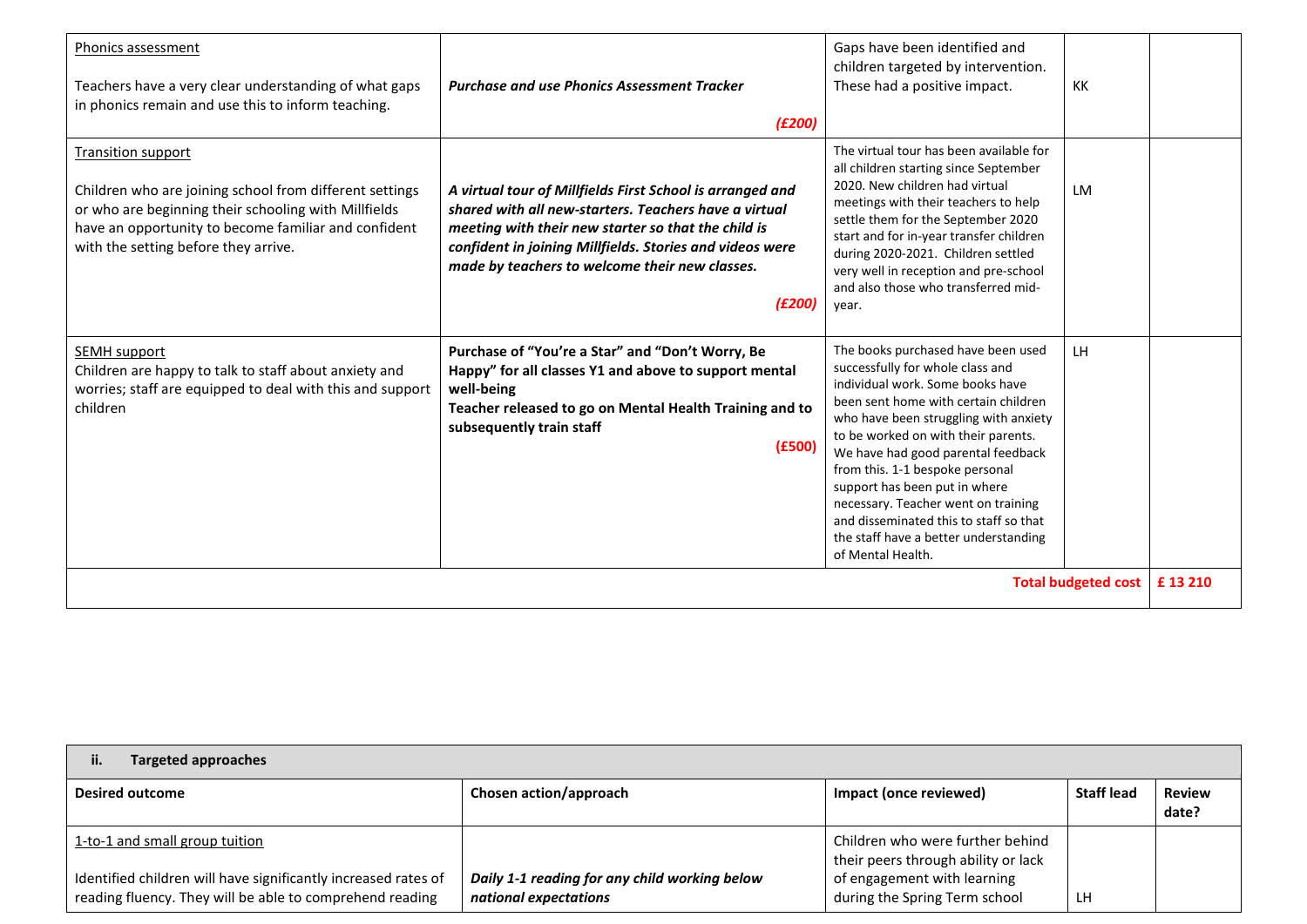| better as a result of being able to read at pace without<br>spending their working memory decoding. They will be<br>confident readers and dips in reading attainment will be<br>negated.                                                 | Phonics catch-up sessions for identified children with<br>TA<br>Toe-By-Toe (1-1 intervention)<br>Nessy suite for KS2 spelling, reading and writing<br><b>Handwriting interventions</b> | closure have had interventions as<br>described. Positive impact has<br>been seen through intervention<br>records. Through assessment we<br>can see that this has closed the gap<br>between many of them and their<br>peers.        |          |         |
|------------------------------------------------------------------------------------------------------------------------------------------------------------------------------------------------------------------------------------------|----------------------------------------------------------------------------------------------------------------------------------------------------------------------------------------|------------------------------------------------------------------------------------------------------------------------------------------------------------------------------------------------------------------------------------|----------|---------|
| Intervention programme<br>An appropriate numeracy intervention, such as Power of 1<br>and Ready to Progress supports those identified children in<br>reinforcing their understanding of basic maths skills and<br>application of number. | An intervention is identified and purchased. Staff<br>within phases are trained and they are able to deliver<br>the intervention confidently (inclusive of entry and<br>exit data).    | Intervention books have been<br>bought as described. The<br>interventions have resulted in the<br>children making accelerated<br>progress as seen through their<br>assessments.                                                    | LH       |         |
| Individualised instruction<br>Children make progress in line with their peers                                                                                                                                                            | Identified individuals within the class will receive extra<br>TA/teacher support as appropriate                                                                                        | Progress of children throughout<br>the school has been very good, - in<br>all classes at least 70% of children<br>made at least expected progress -<br>ie the progress they should have<br>made if there had been no<br>lockdowns. | LH       |         |
| <b>Extended school time</b><br>Identified children have support before school on the ELS<br>programme and catch up with their peers. Parents are on<br>board and enable the children to do their "homework".                             | TAs are trained in the use of ELS; the strategy is<br>delivered 4 mornings a week.<br>£480                                                                                             | ELS has had a very positive impact<br>on pupil's progress as seen through<br>intervention logs, reports from<br>class teachers during pupil progress<br>meetings and assessments.                                                  | LH<br>LH |         |
| <b>Total budgeted cost</b>                                                                                                                                                                                                               |                                                                                                                                                                                        |                                                                                                                                                                                                                                    |          | £25,000 |

| iii.<br><b>Wider Strategies</b> |                        |                        |                   |                        |
|---------------------------------|------------------------|------------------------|-------------------|------------------------|
| <b>Desired outcome</b>          | Chosen action/approach | Impact (once reviewed) | <b>Staff lead</b> | <b>Review</b><br>date? |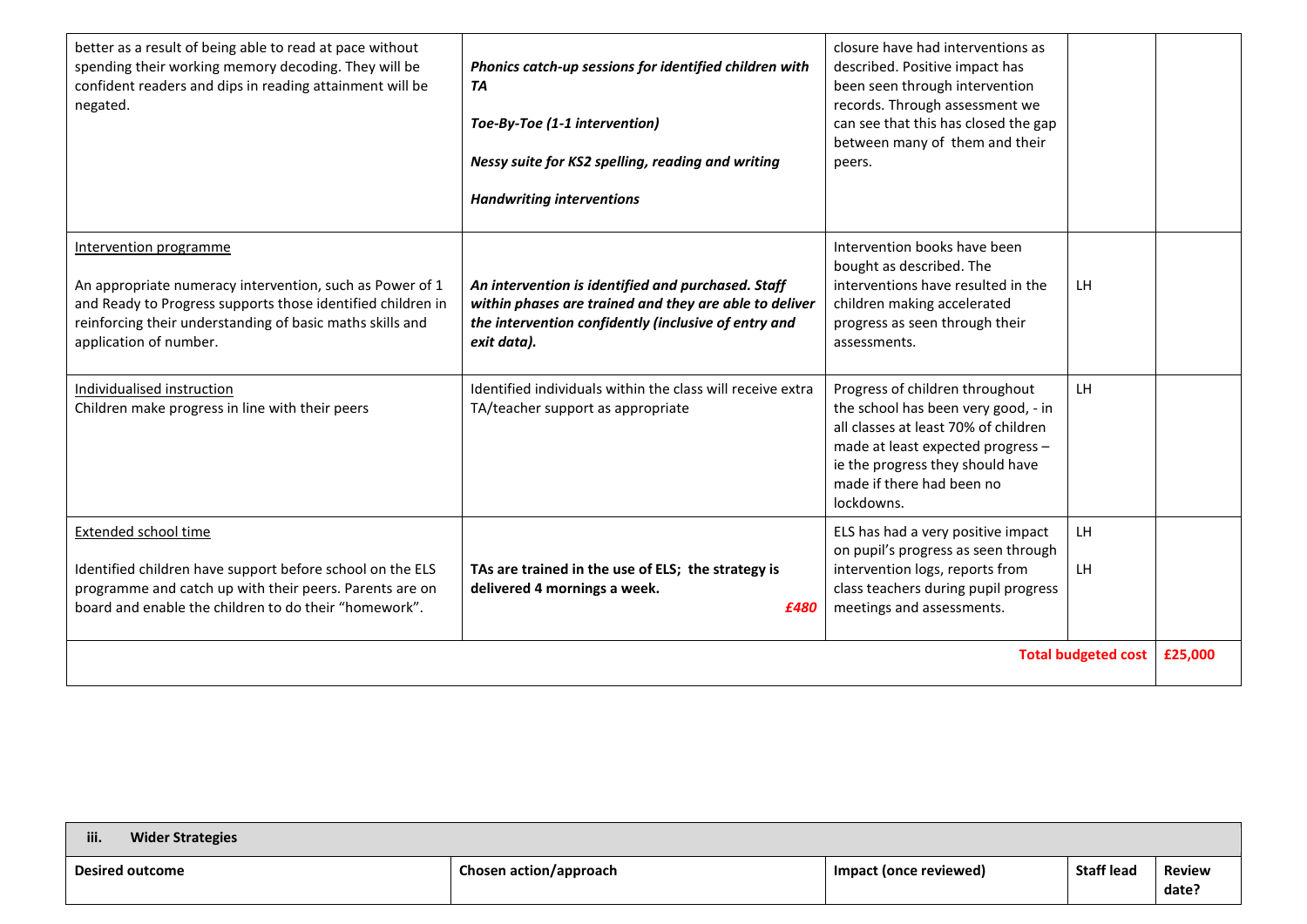| Supporting parents and carers                                |                                                        | The quality of lessons provided      | LM |  |
|--------------------------------------------------------------|--------------------------------------------------------|--------------------------------------|----|--|
|                                                              |                                                        | remotely, both through national      |    |  |
| Teachers can set work for those children who are             | <b>Purple Mash Continued to be subscribed to</b>       | lockdowns and bubbles closures,      |    |  |
| isolating, which follows as closely as possible the lessons  | £1500                                                  | was good as seen through lesson      |    |  |
| they would be receiving in class so that they can continue   |                                                        | observations and work scrutinies of  |    |  |
| to catch up and not fall behind further.                     | CGP resources are purchased and set aside for children | work emailed into school or sent     |    |  |
|                                                              | to take home when home-learning occurs.                | through Purple Mash. Teachers        |    |  |
| Children have access to appropriate stationery and paper-    | £500                                                   | were able to teach live lessons and  |    |  |
| based home-learning if required so that all can access       |                                                        | also put powerpoints on Purple       |    |  |
| learning irrespective of ability of child/parent to navigate |                                                        | mash and to direct children to       |    |  |
| the online learning.                                         |                                                        | appropriate work which they had      |    |  |
|                                                              |                                                        | set. They were able to mark the      |    |  |
|                                                              |                                                        | work, and comment on it. Children    |    |  |
|                                                              |                                                        | who engaged in the work set and      |    |  |
|                                                              |                                                        | the remote lessons were able to      |    |  |
|                                                              |                                                        | maintain a good level of progress.   |    |  |
|                                                              |                                                        | For families who did not want to     |    |  |
|                                                              |                                                        | borrow a laptop CGP books were       |    |  |
|                                                              |                                                        | given out.                           |    |  |
|                                                              |                                                        | After the Spring term lockdown       |    |  |
|                                                              |                                                        | there was a "reverse" parents'       |    |  |
|                                                              |                                                        | evening to allow parents/carers to   |    |  |
|                                                              |                                                        | talk to teachers about their child's |    |  |
|                                                              |                                                        | experience of learning during        |    |  |
|                                                              |                                                        | lockdown.                            |    |  |
|                                                              |                                                        | There was regular correspondence     |    |  |
|                                                              |                                                        | from children to teachers through    |    |  |
|                                                              |                                                        | Purple Mash email.                   |    |  |
| <b>Access to technology</b>                                  |                                                        | DfE laptops were lent to children    | LM |  |
|                                                              |                                                        | without them so that they could      |    |  |
| Pupils have access to technology required for remote         | Apply for DfE laptops when an eligible bubble closes   | partake in lessons. Data was given   |    |  |
| learning                                                     |                                                        | to them if they needed it. This was  |    |  |
|                                                              |                                                        | to ensure that there was no          |    |  |
| Teachers have laptops that are equipped with webcams         | Purchase a laptop and some microphones and             | barriers to the children's learning. |    |  |
| and allow the teachers to access school-based resources      | webcams to lend to teachers who do not have them at    | For some of these children           |    |  |
| from home. Teachers facilitate effective home-learning       | home when they have to isolate                         | engagement was good, for others      |    |  |
| with increased capacity to share resources and               | (c. £700 from school budget)                           | the providing of the technology      |    |  |
| communicate learning to children.                            |                                                        | had little impact as it was not      |    |  |
|                                                              |                                                        | supported by the parents.            |    |  |
|                                                              |                                                        | Teachers were provided with          |    |  |
|                                                              |                                                        | correct equipment as needed so       |    |  |
|                                                              |                                                        | that they could teach from home.     |    |  |
|                                                              |                                                        | This has enabled isolating teachers/ |    |  |
|                                                              |                                                        | classes to continue with their       |    |  |
|                                                              |                                                        | normal time table which has          |    |  |
|                                                              |                                                        |                                      |    |  |